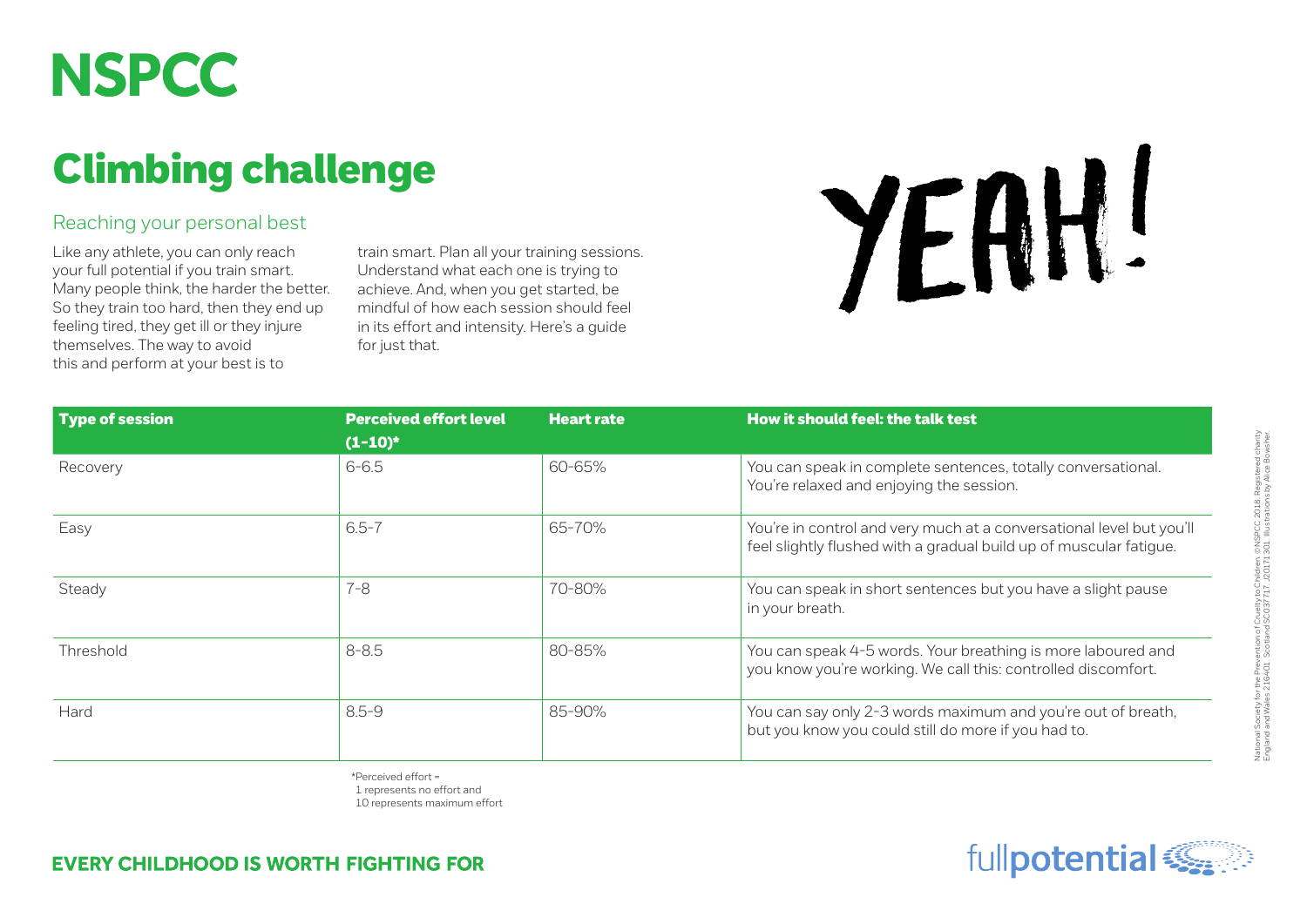| <b>WC</b>        | <b>Monday</b> | <b>Tuesday</b>                                                                                                                                                                                                                                                 | <b>Wednesday</b>                                                                                                                                                                            | <b>Thursday</b>                                                                                                                                                                                                   | <b>Friday</b> | <b>Saturday</b>                                                                                                    | <b>Sunday</b>                                                                                             |
|------------------|---------------|----------------------------------------------------------------------------------------------------------------------------------------------------------------------------------------------------------------------------------------------------------------|---------------------------------------------------------------------------------------------------------------------------------------------------------------------------------------------|-------------------------------------------------------------------------------------------------------------------------------------------------------------------------------------------------------------------|---------------|--------------------------------------------------------------------------------------------------------------------|-----------------------------------------------------------------------------------------------------------|
| <b>Week</b>      | Rest          | <b>Cross-training / Run</b><br>30 mins cross-training: split 10 mins<br>easy effort, 10 mins steady effort,<br>10 mins easy effort (can be indoor<br>bike or elliptical trainer) or 30 mins<br>easy effort run. 15 mins strength<br>and conditioning + stretch | <b>Walk</b><br>45 mins easy effort walk + stretch                                                                                                                                           | <b>Cross-training</b><br>30 mins cross-training alternating<br>easy with steady effort (aim for step<br>machine)                                                                                                  | <b>Rest</b>   | <b>Cross-training</b><br>30-45 mins easy effort<br>cross-training (can be<br>indoor bike or swimming)<br>+ stretch | Walk<br>60 mins steady effort walk<br>over off road undulating<br>terrain + stretch                       |
| Week             | <b>Rest</b>   | <b>Cross-training / Run</b><br>35 mins cross-training: split 10 mins<br>easy effort, 15 mins steady effort,<br>10 mins easy effort (can be indoor<br>bike or elliptical trainer) or 35 mins<br>easy effort run. 15 mins strength<br>and conditioning + stretch | <b>Walk</b><br>50 mins easy effort walk + stretch                                                                                                                                           | <b>Cross-training</b><br>40 mins cross-training alternating<br>easy and steady effort (aim for<br>step machine)                                                                                                   | <b>Rest</b>   | <b>Cross-training</b><br>40 mins cross-training<br>alternating easy and<br>steady effort (aim for<br>step machine) | <b>Walk</b><br>75 mins steady effort walk<br>over off road undulating<br>terrain + stretch                |
| Week             | <b>Rest</b>   | <b>Cross-training</b><br>40 mins easy cross-training or gym class                                                                                                                                                                                              | <b>Walk / Run</b><br>5 mins brisk walk, 5 mins easy run, 5 x 2 mins<br>at threshold effort with a 90 second brisk walk<br>between sets, 5 mins easy run, 5 minute cool<br>down (brisk walk) | <b>Walk</b><br>30-45 mins easy effort walk,<br>15-30 mins strength and<br>conditioning + stretch                                                                                                                  | Rest          | <b>Cross-training</b><br>30 mins cross-training<br>alternating easy and<br>steady effort (aim for<br>step machine) | Walk<br>105 mins steady effort<br>walk over off road<br>undulating terrain<br>if possible + stretch       |
| Week<br>4        | Rest          | Walk / Run<br>5 mins brisk walk, 5 mins easy run,<br>6 x 2 mins at threshold effort with a<br>90 second brisk walk between sets,<br>5 mins easy run, 5 minute cool down<br>(brisk walk)                                                                        | <b>Rest</b>                                                                                                                                                                                 | <b>Cross-training</b><br>40 mins cross-training (elliptical<br>trainer) - 10 mins easy effort, 20 mins<br>steady effort (set on a random hill<br>program) 10 mins easy effort +<br>20 mins conditioning work      | Rest          | <b>Cross-training</b><br>45 mins easy effort<br>cross-training (can be<br>indoor bike or swimming)<br>+ stretch    | Walk<br>90 mins steady effort<br>walk over off road<br>undulating terrain<br>if possible + stretch        |
| Week<br>5        | Rest          | Walk / Run<br>5 mins brisk walk, 5 mins easy run,<br>6 x 3 mins at threshold effort with a<br>90 second brisk walk between sets.<br>5 mins easy run, 5 minute cool down<br>(brisk walk)                                                                        | <b>Walk</b><br>60 mins easy effort walk + stretch                                                                                                                                           | <b>Cross-training</b><br>45 mins cross-training (elliptical<br>trainer): split 10 mins easy effort, 25<br>mins steady effort (set on a random<br>hill program) 10 mins easy effort +<br>20 mins conditioning work | Rest          | <b>Cross-training</b><br>40 mins cross-training<br>alternating easy and<br>stead effort - aim for step<br>machine  | <b>Walk</b><br>150 mins steady<br>effort walk over off<br>road undulating<br>terrain + stretch            |
| Week<br>6        | Rest          | <b>Cross-training</b><br>40 mins easy cross-training or gym class                                                                                                                                                                                              | Walk<br>60 mins easy effort walk + stretch                                                                                                                                                  | <b>Cross-training</b><br>45 mins cross-training (elliptical<br>trainer): split 10 mins easy effort, 25<br>mins steady effort (set on a random<br>hill program) 10 mins easy effort +<br>20 mins conditioning work | Rest          | <b>Cross-training</b><br>45 mins cross-training<br>alternating easy and<br>stead effort - aim for<br>step machine  | Walk<br>180 mins steady<br>effort walk over off<br>road undulating<br>terrain + stretch                   |
| Week             | Rest          | Walk / Run<br>5 mins brisk walk, 5 mins easy run,<br>6 x 3 mins at threshold effort with a<br>60 second brisk walk between sets,<br>5 mins easy run, 5 minute cool down<br>(brisk walk)                                                                        | <b>Walk</b><br>75 mins easy effort walk + stretch                                                                                                                                           | <b>Cross-training</b><br>40 mins cross-training alternating<br>easy with steady effort (aim for<br>step machine)                                                                                                  | Rest          | Run<br>30 mins easy run +<br>30 mins conditioning work                                                             | Walk<br>210 mins steady<br>effort walk over off<br>road undulating<br>terrain + stretch                   |
| <b>Week</b><br>8 | Rest          | <b>Cross-training</b><br>40 mins easy cross-training or gym class                                                                                                                                                                                              | Rest                                                                                                                                                                                        | <b>Cross-training</b><br>50 mins cross-training (elliptical<br>trainer): split 10 mins easy effort,<br>30 mins steady effort (set on a<br>random hill program) 10 mins easy<br>effort + 20 mins conditioning work | Rest          | <b>Cross-training</b><br>45 mins cross-training<br>alternating easy and<br>stead effort - aim for<br>step machine  | Walk<br>90 mins steady effort<br>walk over off road<br>undulating terrain if<br>possible please + stretch |